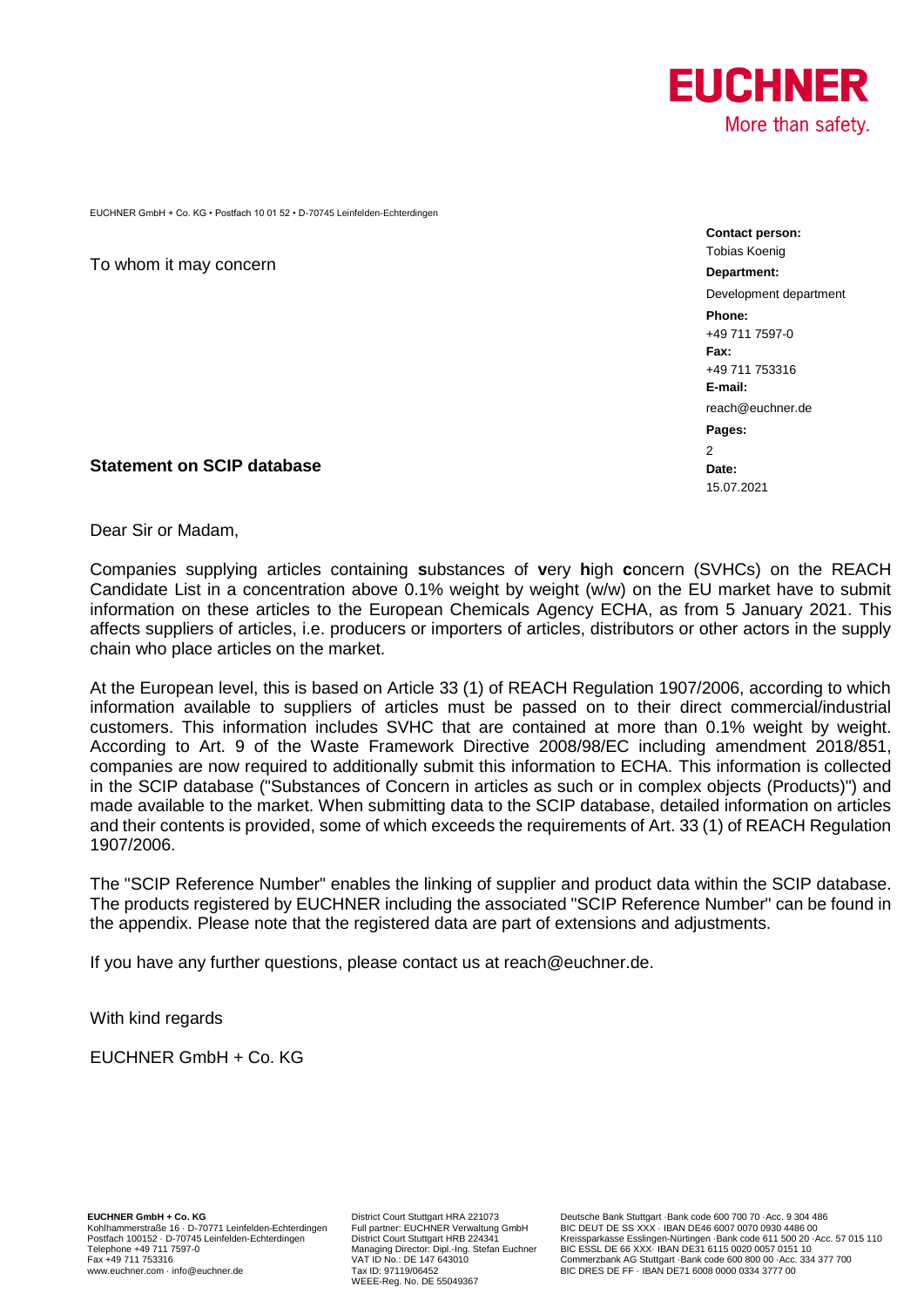

## **Appendix with the cross list**

| <b>EUCHNER product group</b>                           | SCIP reference number                 |
|--------------------------------------------------------|---------------------------------------|
| <b>AC-FM-AR FILTER MODULE</b>                          | 22125a9f-0b24-4120-ac91-2c37b45d00f7  |
| <b>AR-EVALUATION UNIT</b>                              | 0f27c285-e2f3-48bc-9f99-75aceaffd2ab  |
| <b>BTC BOLT DIE CASTING</b>                            | ae0fed6a-0c59-4c84-9048-b134ae95214c  |
| <b>CEM READ HEADS</b>                                  | 100b39b6-d4ff-4625-9947-7e46a416dded  |
| <b>CEM-AY-C40 TRANSPONDER-CODED SAFETY SWITCH</b>      | ff91b336-1733-4a24-a2a6-d3494391a26a  |
| <b>CEM-C60</b> VARIABLE MAGNETIC GUARD LOCKING DEVICE  | 82f50946-a2b7-439e-aa4f-fcbe5755dc11  |
| <b>CES READ HEADS</b>                                  | e2599a1b-7e1c-4ed6-a0a9-e8f12b162ba2  |
| <b>CES-A NON-CONTACT SAFETY SWITCH</b>                 | f211c77e-9cef-49a3-b8f2-31659d667531  |
| <b>CES-AP NON-CONTACT SAFETY SWITCH</b>                | 4b159d2c-1f00-48c6-82d4-37392a237664  |
| <b>CES-AR NON-CONTACT SAFETY SWITCH</b>                | 0c929667-d98b-4458-b8f7-c8952209a194  |
| <b>CES-AZ EVALUATION UNIT</b>                          | 2e2bb44e-3e0c-4326-bbfc-a9317ddd0429  |
| <b>CES-BP NON-CONTACT SAFETY SWITCH</b>                | 45dc9d16-b3ce-435b-b5c8-30fe3444c91a  |
| <b>CES-BR NON-CONTACT SAFETY SWITCH</b>                | a486449a-0431-4dc3-8a40-6dfc87190dd9  |
| <b>CES-C14 NON-CONTACT SAFETY SWITCH</b>               | 99be1d37-52d1-4763-8c27-4633f4cc8026  |
| <b>CES-FD FIELD EVALUATION UNIT</b>                    | 22504d69-10e8-46e8-b03f-41c5ba68683a  |
| <b>CET EMERGENCY UNLOCKING</b>                         | 4d7fc944-6812-47ba-9e86-43f01dcc5992  |
| <b>CET NON-CONTACT SAFETY SWITCH</b>                   | 5595aca2-5947-441d-bea2-87fe81c8c599  |
| <b>CIS3/A/A-Mini INDUCTIVE READ/WRITE IDENTSYSTEM</b>  | cd2766bc-b9b2-4a8d-8297-a11491488e45  |
| <b>CKS KEY ADAPTER</b>                                 | 19fb3c6e-3cd3-47b5-af62-19e00983ce2e  |
| <b>CTM SAFETY SWITCH</b>                               | f70c47ce-dee9-49ad-bdbd-9c75be29e30e  |
| <b>CTP-AR/AP/AS SAFETY SWITCH WITH GUARD LOCKING</b>   | e6c57211-1d72-4333-9a82-eb21699bb193  |
| <b>CTP-I-AP SAFETY SWITCH WITHOUT GUARD LOCKING</b>    | d3c3536d-14cc-4a34-88bd-e4ffbd01223f  |
| <b>EGM PRECISION SINGLE HOLE FIXING LIMIT SWITCHES</b> | 22617219-0867-47e4-a77d-9b3a2cf72cb9  |
| <b>EGT PRECISION SINGLE HOLE FIXING LIMIT SWITCHES</b> | 24420ea5-595f-48a0-921c-17a28a299f04  |
| <b>EGZ PRECISION SINGLE HOLE FIXING LIMIT SWITCHES</b> | 29586115-cfbb-451e-a283-a09411c32696  |
| <b>EKS ELECTRONIC-KEY-SYSTEM</b>                       | 07da3097-0adc-4006-a44a-1b1b9ad4ac27  |
| <b>ENA INDUCTIVE SINGLE LIMIT SWITCHES</b>             | d5b8588f-494e-49cb-8a19-443860fea25c  |
| <b>ES EMERGENCY STOP</b>                               | -- in process --                      |
| <b>ESH SAFETY SWITCH</b>                               | ec200f08-2f4c-42b9-9b16-97fda8229fec  |
| <b>ESL SAFETY SWITCH WITH INTERLOCKING</b>             | 4fe84206-1e43-4cce-b300-63835d5f63e7  |
| <b>ESN INDUCTIVE SINGLE LIMIT SWITCHES</b>             | 9ec74438-5b06-46ec-a960-10eaa8e92ea7  |
| <b>GLBF MULTIPLE LIMIT SWITCH</b>                      | 71c017fc-8ac6-40e8-a6bd-bd665f8aa93c  |
| <b>GP SAFETY SWITCH</b>                                | bbe7fb58-b432-48d0-9eef-d8e59fbe7314  |
| <b>GSBF MULTIPLE LIMIT SWITCH</b>                      | bbaf35b7-11b8-4f06-9201-76f9041d3beb_ |
| <b>HBA HAND-HELD PENDANT STATIONS</b>                  | da981f4a-8528-4fd6-943d-f7f90af0e398  |

EUCHNER GmbH + Co. KG<br>Kohlhammerstraße 16 · D-70771 Leinfelden-Echterdingen<br>Postfach 100152 · D-70745 Leinfelden-Echterdingen<br>Telephone +49 711 753716<br>www.euchner.com · info@euchner.de

District Court Stuttgart HRA 221073<br>Full partner: EUCHNER Verwaltung GmbH<br>District Court Stuttgart HRB 224341<br>Managing Director: Dipl.-Ing. Stefan Euchner<br>VAT ID No.: DE 147 643010<br>Tax ID: 97119/06452<br>WEEE-Reg. No. DE 5504

EUCHNER GmbH + Co. KG<br>
Molhammerstraße 16 - District Court Stuttgart HRA 221073<br>
Nothlammerstraße 16 - Dr.70771 Leinfelden-Echterdingen Full partner: EUCHNER Verwaltung GmbH BIC DEUT DE SS XXX - IBAN DE46 6007 0070 -Acc.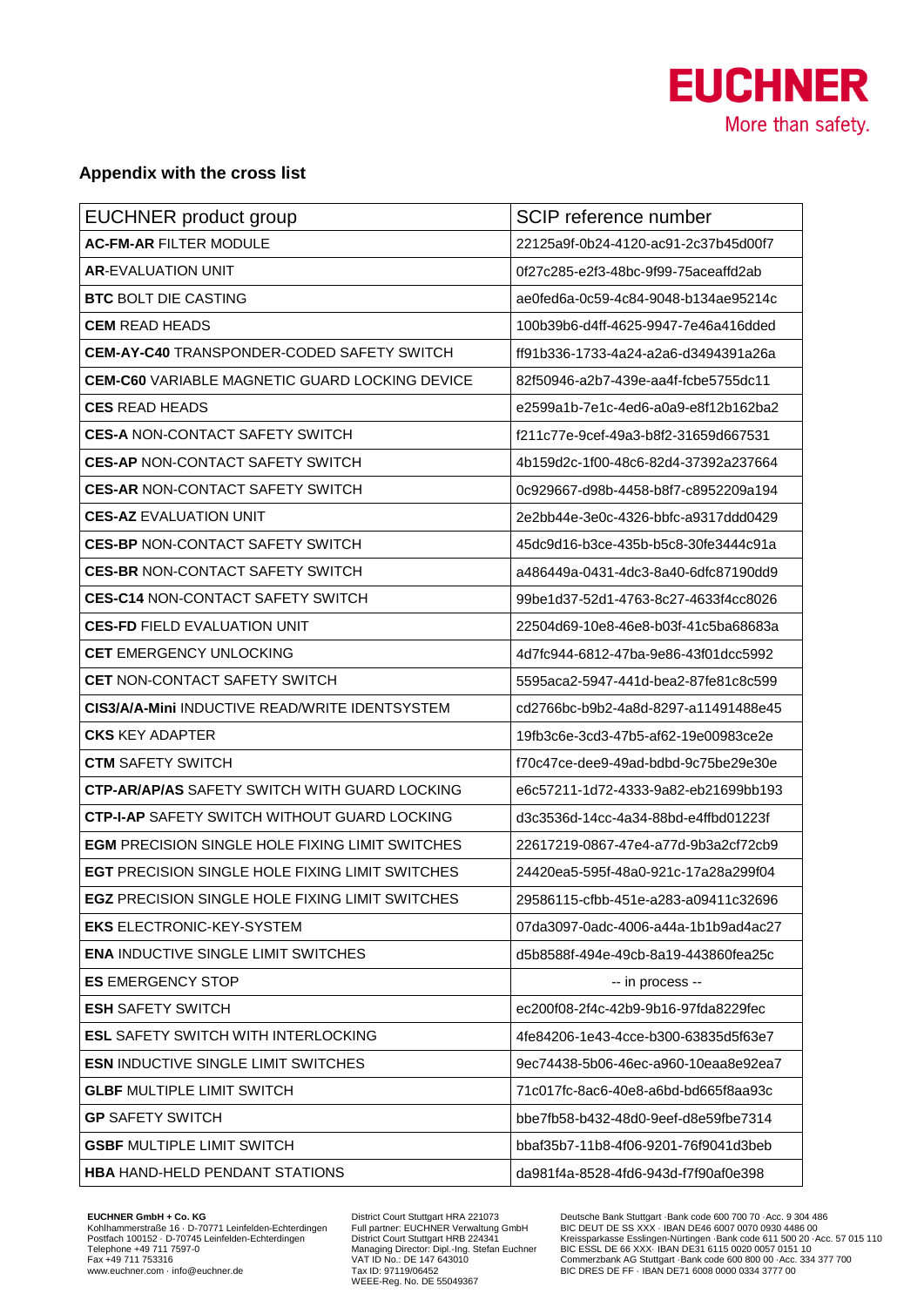## **EUCHNER**

More than safety.

| EUCHNER product group                                  | SCIP reference number                |
|--------------------------------------------------------|--------------------------------------|
| <b>HBL HAND-HELD PENDANT STATIONS</b>                  | 21896d79-9956-4310-a0ed-3a28321892a7 |
| <b>HBM HAND-HELD PENDANT STATIONS</b>                  | bd9449f1-15d6-4332-8893-9bf43dda9d9a |
| <b>HKB HANDWHEELS WITH MAGNETIC DETENT MECHANISM</b>   | 60e9b908-94e2-4f23-af31-a1fc72e72020 |
| <b>HKC HANDWHEELS WITH MAGNETIC DETENT MECHANISM</b>   | d18af0e7-5fe4-4a7e-a3d4-1e7728142609 |
| <b>HKD HANDWHEELS WITH MAGNETIC DETENT MECHANISM</b>   | 8b0b19a6-17f5-41f5-a396-618875e1b2ad |
| <b>HWA HANDWHEELS WITH MECHANICAL DETENT MECHANISM</b> | 37419ff8-7e2e-43fb-aa4a-fd2b8c85cb48 |
| HWB HANDWHEELS WITH MECHANICAL DETENT MECHANISM        | 1fb0ae55-4126-4533-90c2-f3d3d34c9a11 |
| <b>KB JOYSTICK SWITCHES</b>                            | 0684e69c-fdf6-426d-91ea-8f4451f52399 |
| <b>KC JOYSTICK SWITCHES</b>                            | 6ef46021-9067-4d46-86dc-876c4c656342 |
| <b>LCA LIGHT CURTAIN</b>                               | -- in process --                     |
| <b>MBM-PN BUS MODULE</b>                               | 21db5ac3-08a8-4c3f-9d82-2a5ee09d2694 |
| <b>MCM-MLI EXTENSION MODULE</b>                        | eae01542-03fb-4920-849e-3811a2570281 |
| <b>MGB ACCESSORIES</b>                                 | 32a8d4a1-3b97-4f13-91de-c7948a2d065d |
| <b>MGB2-H HANDLE MODULES</b>                           | 892b4308-2570-43b6-b86d-265c13986286 |
| <b>MGB2-L GUARD LOCKING WITH GUARD LOCK MONITORING</b> | b4f707d5-1599-4ea9-b15b-8153d2c87bf1 |
| <b>MGB-AP GUARD LOCKING MODULE BY SPRING FORCE</b>     | 554ebb3a-0a9b-4e65-81b0-5ffe3f91b155 |
| <b>MGB-AR LOCKING MODULE</b>                           | e89b824b-5592-4fad-a151-002f86824985 |
| <b>MGB-E ESCAPE RELEASE</b>                            | 7b3ebab5-887f-4285-802a-1cba8cbf0773 |
| <b>MGB-EIP LOCKING MODULE</b>                          | 0d4430b7-0fc3-4321-b68e-c9937ae4789d |
| <b>MGB-PN LOCKING MODULE</b>                           | 0fd4d796-481f-4515-92f0-ee6aacec802b |
| <b>MGBS-H HANDLE MODULES</b>                           | 3e11f4ab-4873-40d1-ab8d-a03048a1fe7e |
| <b>MGBS-P-I-AP INTERLOCKING MODULES</b>                | 7d17cd68-90ef-42d1-90d7-10292bd3ac2b |
| <b>MGBS-P-L MULTIFUNCTIONAL GATE BOX</b>               | 3167fc95-f0d4-4198-850a-9789d00cb626 |
| <b>MSM-1 SUBMODULES</b>                                | e6e7a33e-8496-40e9-bb28-cec629458823 |
| <b>N01 PRECISION SINGLE LIMIT SWITCHES</b>             | 7b985aec-1d55-4df6-a290-b190287dbf9a |
| N10 PRECISION SINGLE LIMIT SWITCH                      | c777f5ae-1b78-422b-a0e5-0d442a204e57 |
| N11 PRECISION SINGLE LIMIT SWITCH                      | 487609b4-9418-4fb8-ade2-d0ae2833d8d8 |
| <b>N1A PRECISION SINGLE LIMIT SWITCH</b>               | 5d8fb445-308e-4adb-b619-97ae8ec20a0f |
| <b>NB01 PRECISION SINGLE LIMIT SWITCH</b>              | 55fd4b10-77ec-4fa5-9fdb-41f7f746cdfb |
| <b>NQ SAFETY SWITCH</b>                                | -- in process --                     |
| <b>NX SAFETY SWITCH</b>                                | 73d469dc-9ecc-4e11-bda9-7055e33adc3e |
| <b>NZ SAFETY SWITCH</b>                                | 24cacdd9-d046-477a-a802-0df2f557de92 |
| <b>NZ.VZ SAFETY SWITCH</b>                             | ecd8176b-3768-4e7f-833f-9501f503a05f |
| <b>PLUG CONNECTOR</b>                                  | 26f2302d-1616-415a-b1bc-0b1a83346ecd |
| <b>POSITION SWITCH NG ACCORDING TO EN 50 041</b>       | a802d7dc-c95b-4877-ad14-d613c6cf49ba |
| <b>RGBF MULTIPLE LIMIT SWITCH</b>                      | 78ab87d4-8b89-4387-8b71-33da1ea7985f |
| <b>RPS ROPE PULL SWITCH</b>                            | -- in process --                     |
| <b>SGA SAFETY SWITCH</b>                               | f5a1cb6b-9234-464c-babb-de0b6ad6cdf9 |

EUCHNER GmbH + Co. KG<br>Kohlhammerstraße 16 · D-70771 Leinfelden-Echterdingen<br>Postfach 100152 · D-70745 Leinfelden-Echterdingen<br>Telephone +49 711 753716<br>Www.euchner.com · info@euchner.de

District Court Stuttgart HRA 221073<br>Full partner: EUCHNER Verwaltung GmbH<br>District Court Stuttgart HRB 224341<br>Managing Director: Dipl.-Ing. Stefan Euchner<br>VAT ID No.: DE 147 643010<br>Tax ID: 97119/06452<br>WEEE-Reg. No. DE 5504

EUCHNER GmbH + Co. KG<br>
Molhammerstraße 16 - District Court Stuttgart HRA 221073<br>
Nothlammerstraße 16 - Dr.70771 Leinfelden-Echterdingen Full partner: EUCHNER Verwaltung GmbH BIC DEUT DE SS XXX - IBAN DE46 6007 0070 -Acc.